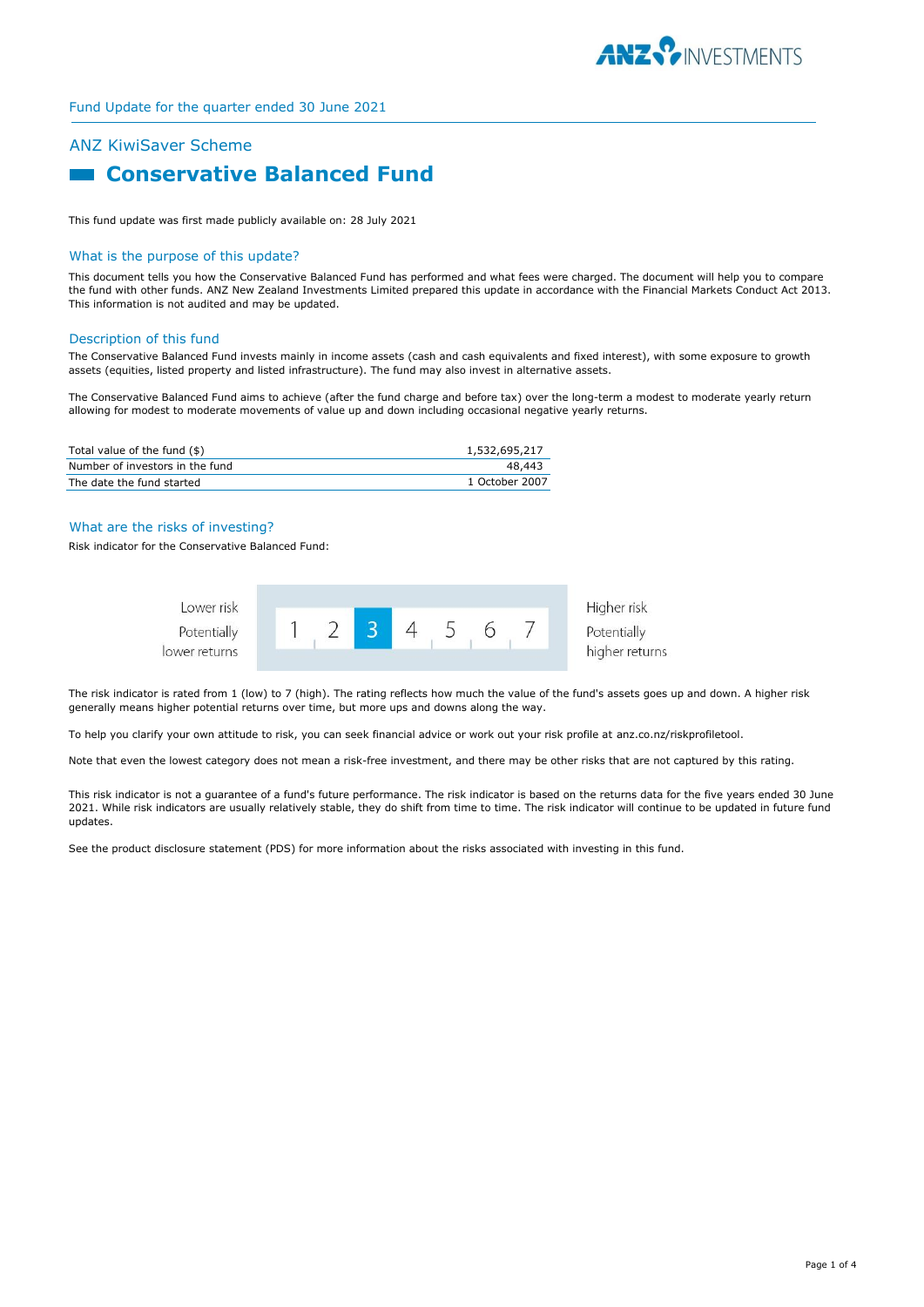## How has the fund performed?

|                                               | Average over past<br>five years | Past year |
|-----------------------------------------------|---------------------------------|-----------|
| Annual return                                 |                                 |           |
| (after deductions for charges and tax)        | $5.42\%$                        | 9.62%     |
| <b>Annual return</b>                          |                                 |           |
| (after deductions for charges but before tax) | 6.36%                           | 10.66%    |
| Market index annual return                    |                                 |           |
| (reflects no deduction for charges and tax)   | 6.54%                           | $9.12\%$  |

The market index annual return is calculated using the target investment mix and the indices of each asset class. The composition of the market index for this fund changed effective 28 June 2021 due to a change in the target investment mix and the underlying index for the international fixed interest asset class.

Additional information about the market index is available in the statement of investment policy and objectives on the offer register at www.discloseregister.companiesoffice.govt.nz.



## **Annual return graph**

This shows the return after fund charges and tax for each of the last 10 years ending 31 March. The last bar shows the average annual return for the last 10 years, up to 30 June 2021.

**Important:** This does not tell you how the fund will perform in the future.

Returns in this update are after tax at the highest prescribed investor rate (PIR) of tax for an individual New Zealand resident. Your tax may be lower.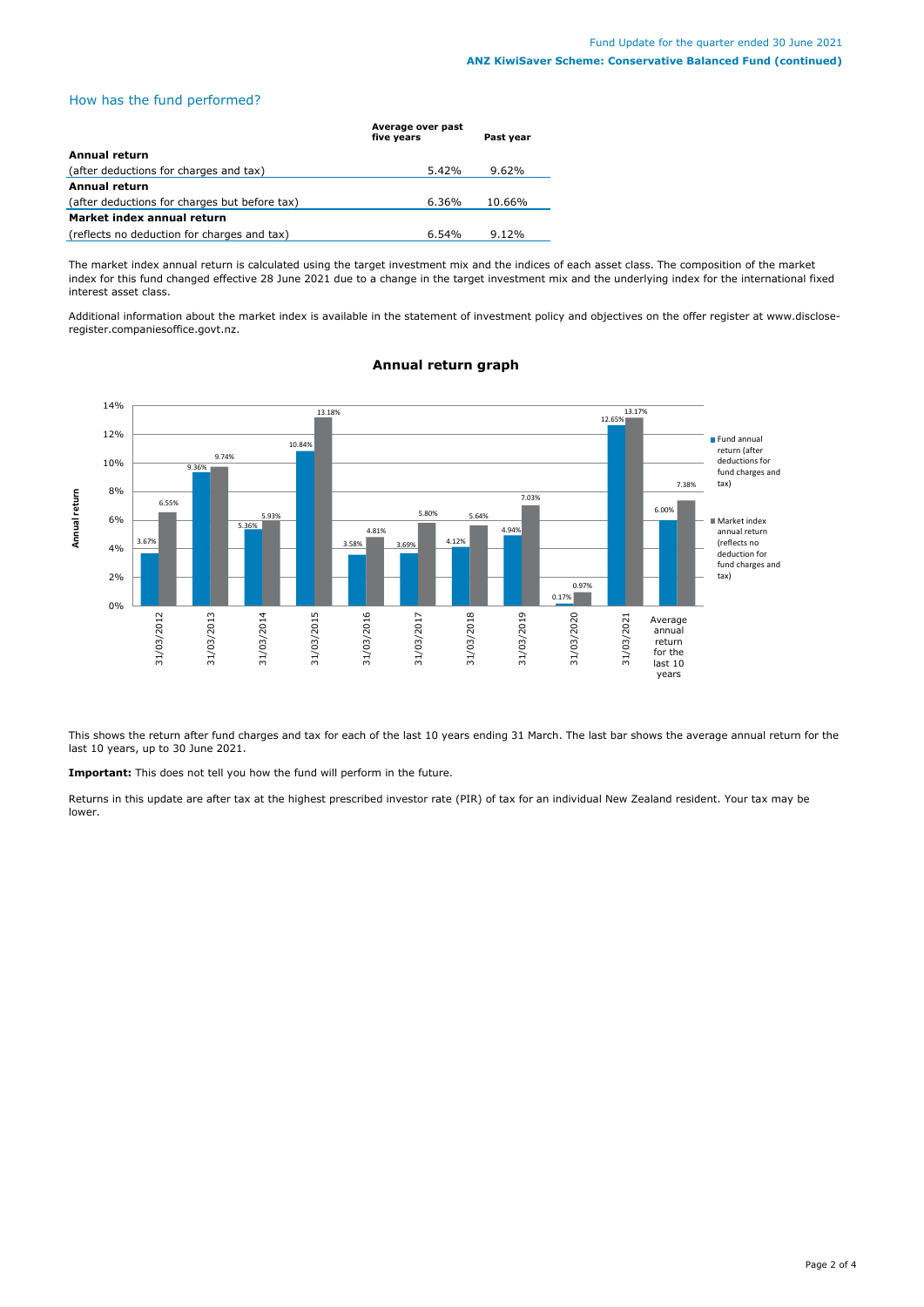## What fees are investors charged?

Investors in the Conservative Balanced Fund are charged fund charges. In the year to 31 March 2021 these were:

|                                             | % of net asset value          |
|---------------------------------------------|-------------------------------|
| Total fund charges <sup>1</sup>             | $0.90\%$                      |
| Which are made up of:                       |                               |
| Total management and administration charges | $0.90\%$                      |
| Including:                                  |                               |
| Manager's basic fee                         | 0.85%                         |
| Other management and administration charges | 0.05%                         |
| Total performance based fees                |                               |
|                                             | Dollar amount per<br>investor |
| <b>Other charges</b>                        |                               |
| Membership fee <sup>2</sup>                 | \$18                          |

Investors are not currently charged individual action fees for specific actions or decisions (for example, for withdrawing from or switching funds). See the PDS for more information about Scheme fees.

Small differences in fees and charges can have a big impact on your investment over the long term.

## Example of how this applies to an investor

Sarah had \$10,000 in the fund at the start of the year and did not make any further contributions. At the end of the year, Sarah received a return after fund charges were deducted of \$962 (that is 9.62% of her inital \$10,000). Sarah also paid \$18 in other charges. This gives Sarah a total gain after tax of \$944 for the year.

## What does the fund invest in?

## **Actual investment mix<sup>3</sup> Target investment mix<sup>3</sup>**

This shows the types of assets that the fund invests in. This shows the mix of assets that the fund generally intends to invest in.